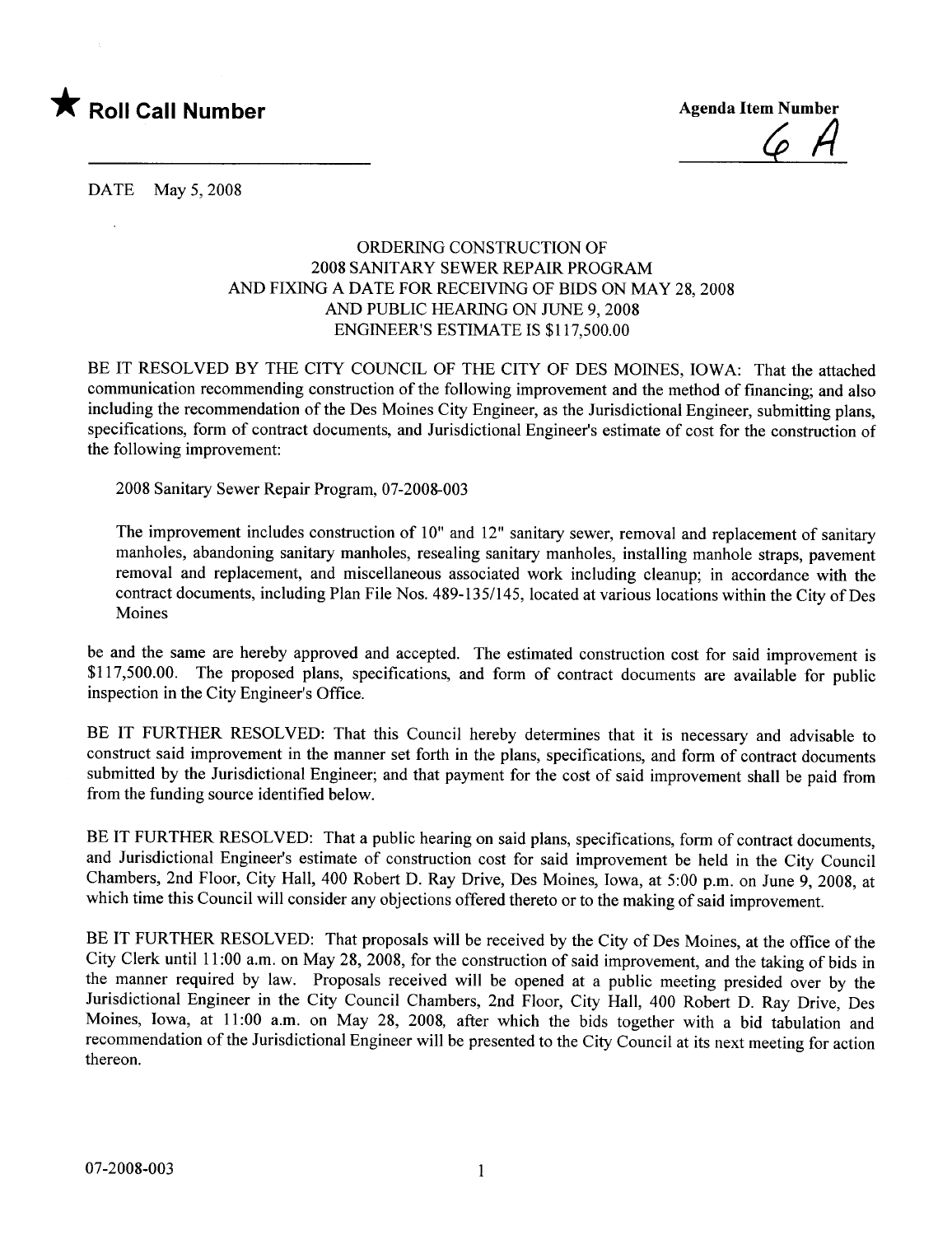

 $\varphi$  H

DATE May 5, 2008

BE IT FURTHER RESOLVED: That an appropriate Notice to Bidders and Notice of Public Hearing for said improvement be published in the Des Moines Register as provided and directed by Chapter 26 and/or 314, Code of Iowa.

(City Council Communication Number  $0 \frac{8}{10}$  - 2Lo | attached.)

Moved by to adopt.

FORM APPROVED:

telen Vanl  $\prime$  .  $\overline{\mathcal{L}}$  $\overline{a}$ 

Kathleen Vanderpool Deputy City Attorney

**FUNDS AVAILABLE** 

Allen McKinley Des Moines Finance Director

~ Funding Source: 2008-2009 CIP, Page Sanitary-5, City-wide Sanitary Sewers, SAE054, Sanitary Sewer Funds

| <b>COUNCIL ACTION</b> | <b>YEAS</b> | <b>NAYS</b> | <b>PASS</b> | <b>ABSENT</b>   |
|-----------------------|-------------|-------------|-------------|-----------------|
| <b>COWNIE</b>         |             |             |             |                 |
| <b>COLEMAN</b>        |             |             |             |                 |
| <b>HENSLEY</b>        |             |             |             |                 |
| <b>KIERNAN</b>        |             |             |             |                 |
| <b>MAHAFFEY</b>       |             |             |             |                 |
| <b>MEYER</b>          |             |             |             |                 |
| <b>VLASSIS</b>        |             |             |             |                 |
| <b>TOTAL</b>          |             |             |             |                 |
| <b>MOTION CARRIED</b> |             |             |             | <b>APPROVED</b> |
|                       |             |             |             |                 |
|                       |             |             |             |                 |
|                       |             |             |             | $\sim$          |

I, Diane Rauh, City Clerk of said City Council, hereby certify that at a meeting of the City Council, held on the above date, among other proceedings the above was adopted.

IN WITNESS WHREOF, I have hereunto set my hand and affixed my seal the day and year first above written.

Mayor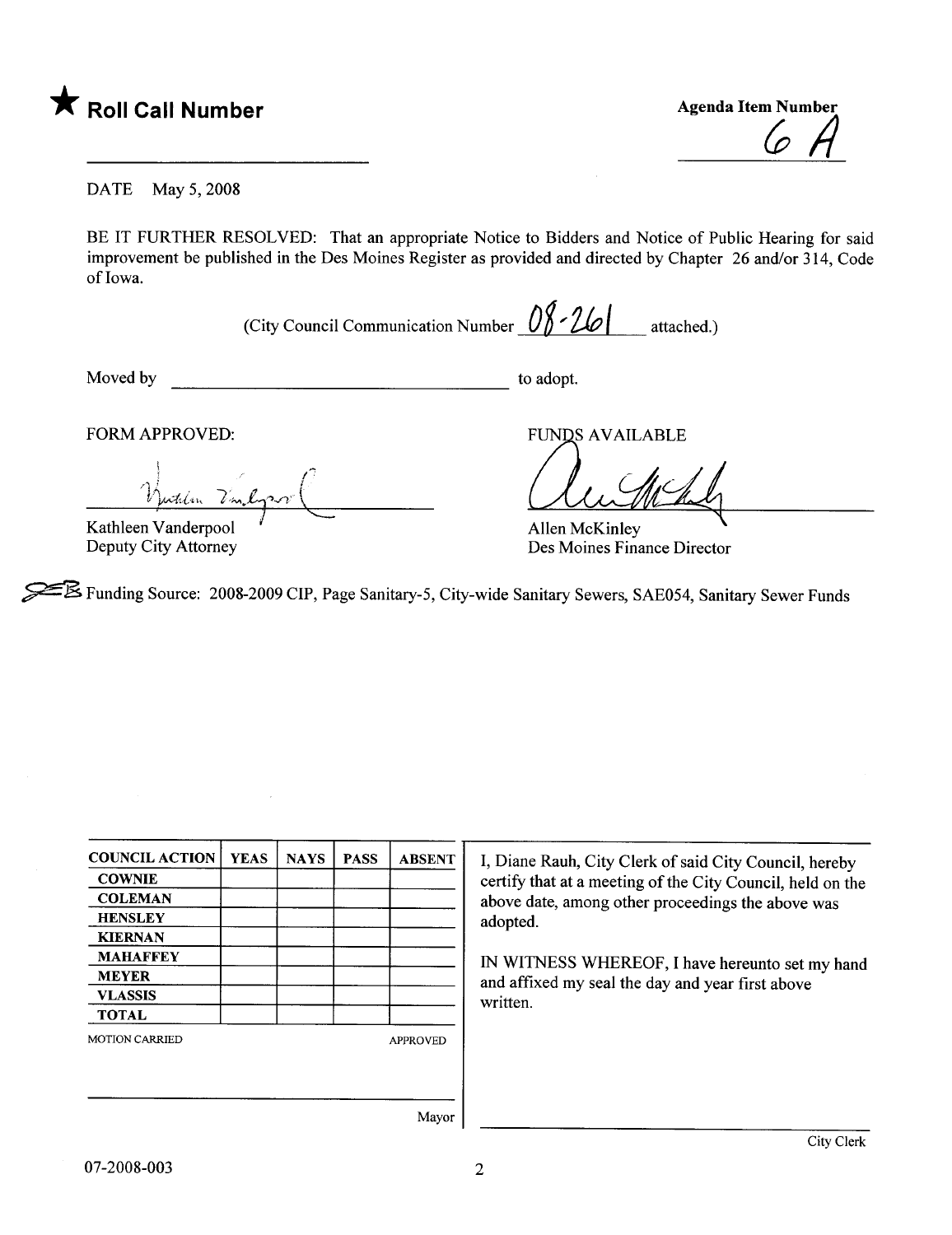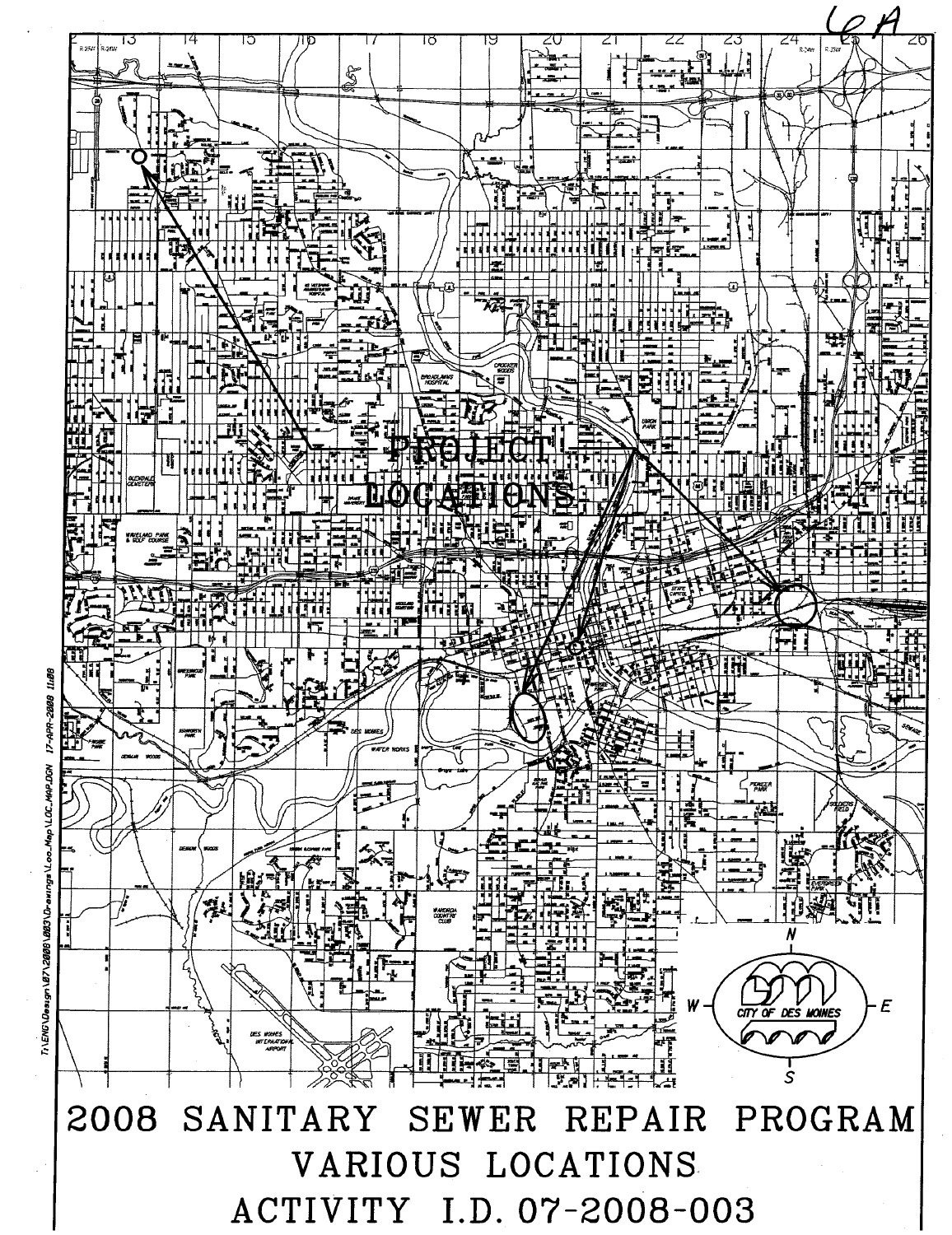$($   $A$ 

## CONSTRUCTION ESTIMATE

DEPARTMENT OF ENGINEERING CITY OF DES MOINES, IOWA

 $\bar{z}$ 

 $\sim$  .

ACTIVITY ID 07-2008-003 IDOT PROJ NO.: None DATE: 4/18/2008

## PROJECT: 2008 SANITARY SEWER REPAIR PROGRAM

|                         |                                                           | <b>ESTIMATED UNITS</b> |                | <b>AMOUNT</b>     |              |
|-------------------------|-----------------------------------------------------------|------------------------|----------------|-------------------|--------------|
| NO.                     | <b>DESCRIPTION</b>                                        | <b>UNIT</b>            | <b>TOTAL</b>   | <b>UNIT PRICE</b> | <b>TOTAL</b> |
| 1                       | Project Sign, Small                                       | <b>EACH</b>            | 4              | \$400.00          | \$1,600.00   |
| 2 <sup>1</sup>          | Mobilization to 3rd St.                                   | LS                     | 1              | \$2,000.00        | \$2,000.00   |
| 3                       | Traffic Control at 3rd St.                                |                        | 1              | \$500.00          | \$500.00     |
| $\overline{\mathbf{4}}$ | Pavement Removal/Replacement at 3rd St.                   |                        | 100            | \$90.00           | \$9,000.00   |
| 5                       | Manhole CAA060 and Sewer Removal at 3rd St.               | LS                     | 1              | \$2,000.00        | \$2,000.00   |
| 6                       | Manhole CAA061 Removal and Replacement at 3rd St.         | <b>LS</b>              | 1              | \$3,500.00        | \$3,500.00   |
| $\overline{7}$          | Sanitary Sewer, 12", at 3rd St.                           | LF                     | 20             | \$100.00          | \$2,000.00   |
| 8                       | Sewer Service Wye/Connection at 3rd St.                   | <b>EACH</b>            | $\overline{2}$ | \$500.00          | \$1,000.00   |
| 9                       | Mobilization to 5500 Block of Meredith Dr.                | LS                     | 1              | \$2,500.00        | \$2,500.00   |
| $10 *$                  | Clearing and Grubbing at Meredith Dr.                     | <b>LS</b>              | 1              | \$5,000.00        | \$5,000.00   |
| 11                      | Sanitary Sewer, 16" D.I., at Meredith Dr.                 | LF                     | 30             | \$100.00          | \$3,000.00   |
| 12                      | Creek Crossing at Meredith Dr.                            | <b>LS</b>              | 1              | \$20,000.00       | \$20,000.00  |
| 13                      | Locate and Adjust Manhole NWC060 to Grade at Meredith Dr. | LS                     | 1              | \$500.00          | \$500.00     |
| 14                      | Mobilization to 2000 Block of Dean Ave.                   | <b>LS</b>              | 1              | \$2,000.00        | \$2,000.00   |
| 15 <sub>1</sub>         | Traffic Control at Dean Ave.                              | <b>LS</b>              | 1              | \$2,000.00        | \$2,000.00   |
| 16                      | Pavement Removal/Replacement at Dean Ave.                 | SY                     | 165            | \$60.00           | \$9,900.00   |
| 17                      | Sanitary Sewer, 10", at Dean Ave.                         | LF                     | 100            | \$60.00           | \$6,000.00   |
| 18                      | Type "A" Manhole, 72", at Dean Ave.                       | <b>EACH</b>            | 1              | \$5,000.00        | \$5,000.00   |
| 19                      | Manhole Drop Connection at Dean Ave.                      | <b>VLF</b>             | 8              | \$125.00          | \$1,000.00   |
| 20                      | Modification of Manhole ETS011 in Dean Ave.               | <b>LS</b>              | 1              | \$1,000.00        | \$1,000.00   |
| 21                      | Manhole Abandonment in 42" Sewer at Dean Ave.             | <b>EACH</b>            | 3              | \$2,000.00        | \$6,000.00   |
| 22                      | Mobilization to Riverpoint Area                           | <b>EACH</b>            | $\mathbf 1$    | \$2,000.00        | \$2,000.00   |
| 23                      | Manhole Replacement                                       |                        | $\mathbf{3}$   | \$2,000.00        | \$6,000.00   |
| 24                      | Resealing of Manhole Joints                               | EACH                   | 6              | \$2,000.00        | \$12,000.00  |